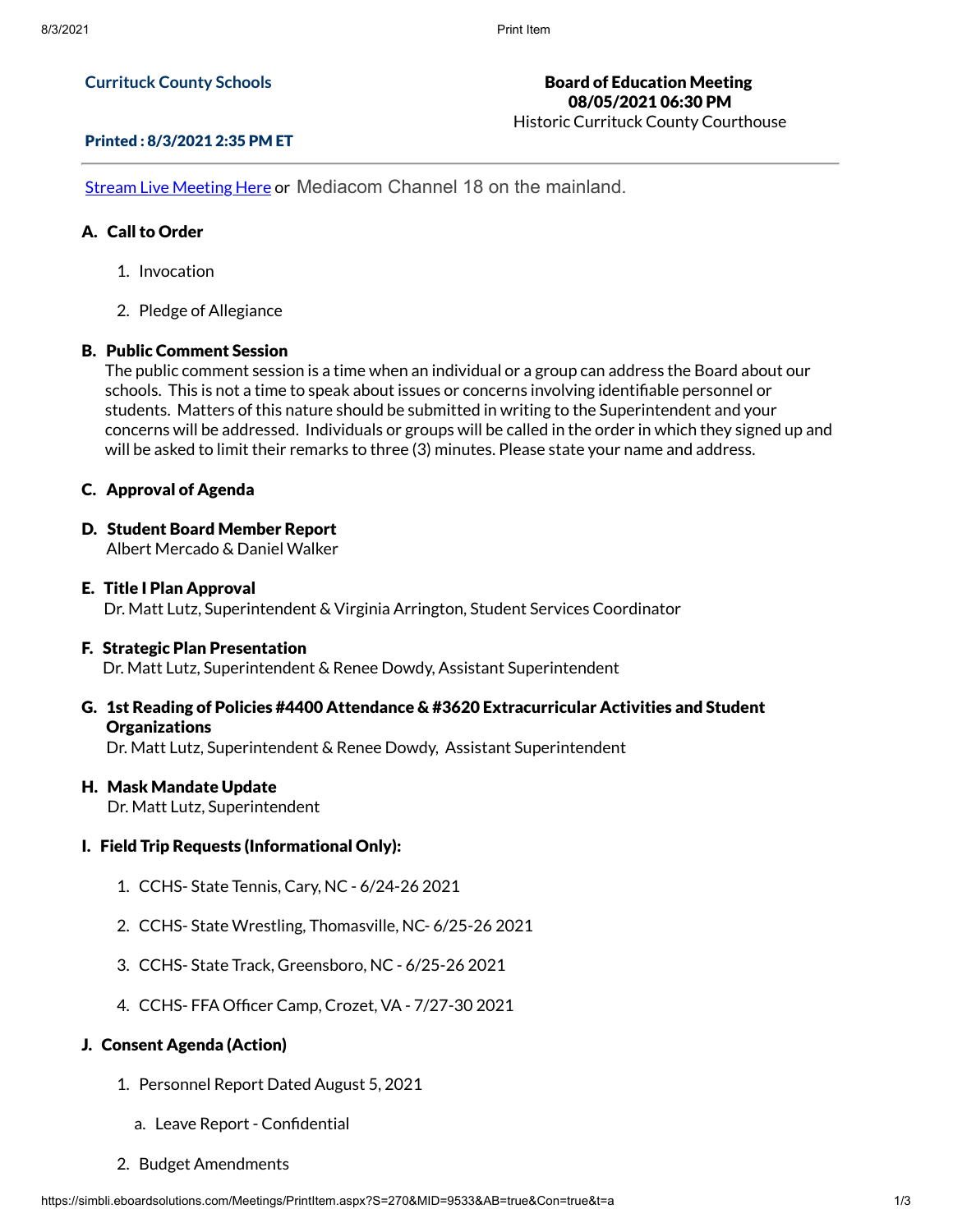- 3. June 24, 2021 Board of Education Meeting Minutes
- 4. 2021-2022 Payroll Calendars
- 5. Contracts:
	- a. Exceptional Children's Department:
		- i. Plan Bee Academy
		- ii. The Peninsula School of Autism: Faison Center
		- iii. Invision
	- b. Technology Department (informational -received prior approval):
		- i. Brainpop
		- ii. Desmos
		- iii. Dreambox Learning
		- iv. Liminex, Inc
		- v. Nearpod
- 6. School Nutrition Bid(s) Approval:
- 7. Banking Reconciliations (Informational Only)
- 8. 2nd Reading for Spring 2021 Policy Revisions
	- a. 1510 School Safety
	- b. 1610/7800 Professional & Staff Development
	- c. 1710/4020/7230 Discrimation & Harassment Prohibited by Federal Law
	- d. 2440 Policy Review & Evaluation
	- e. 3300 School Calendar & Time for Learning
	- f. 3460 Graduation Requirements
	- g. 3610 Counseling Program
	- h. 4040/7310 Staff-Student Relations
	- i. 4125 Homeless Students
	- j. 4240/7312 Child Abuse & Related Threats to Child Safety
	- k. 4335 Criminal Behavior
	- l. 5000 Schools and the Community